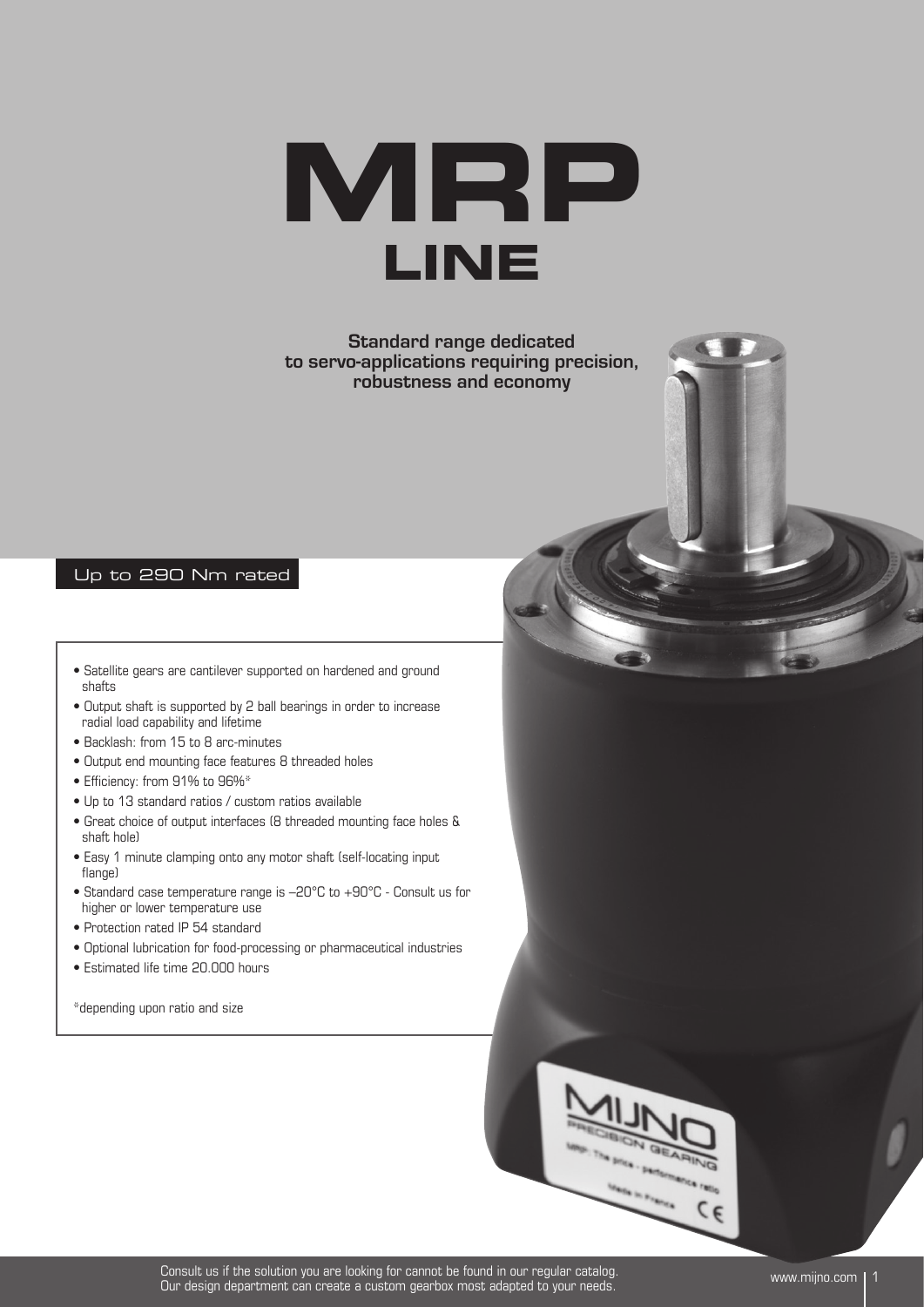#### Technical characteristics

| <b>Number of stages</b> |                            |                | 1                         | - Stage |                                                              | 2 - Stages     |      |      |      |      |      |      |      |  |
|-------------------------|----------------------------|----------------|---------------------------|---------|--------------------------------------------------------------|----------------|------|------|------|------|------|------|------|--|
| Ratio <sup>(1)</sup>    |                            | $\overline{4}$ | 5<br>$\overline{7}$<br>10 |         |                                                              |                | 20   | 25   | 35   | 40   | 50   | 70   | 100  |  |
| <b>INPUT</b>            |                            |                |                           |         |                                                              |                |      |      |      |      |      |      |      |  |
| Rated / max speed       | rpm                        |                |                           |         | 4 000 / 6 000 (consult us if you require higher input speed) |                |      |      |      |      |      |      |      |  |
| Rated power             | Kw                         | 0.67           | 0.54                      | 0.29    | 0.21                                                         | 0.21           | 0.13 | 0.13 | 0.08 | 0.04 | 0.04 | 0.04 | 0.04 |  |
| Rated torque            | Nm                         | 1.6            | 1.3                       | 0.7     | 0.5                                                          | 0.5            | 0.3  | 0.3  | 0.2  | 0.1  | 0.1  | 0.1  | 0.1  |  |
| Accel. torque           | Nm <sup>(2)</sup>          | 3.1            | 2.5                       | 1.5     |                                                              | 0.8            | 0.6  | 0.5  | 0.3  | 0.3  | 0.2  | 0.2  | 0.1  |  |
| <b>OUTPUT</b>           |                            |                |                           |         |                                                              |                |      |      |      |      |      |      |      |  |
| Rated torque            | Nm                         | 6              | 6                         | 5       | 5                                                            | $\overline{7}$ | 6    | 6    | 5    | 5    | 5    | 5    | 5    |  |
| Accel. torque           | Nm <sup>(2)</sup>          | 12             | 12                        | 10      | 10                                                           | 12             | 12   | 12   | 10   | 10   | 10   | 10   | 10   |  |
| <b>GENERAL</b>          | <b>CHARACTERISTICS</b>     |                |                           |         |                                                              |                |      |      |      |      |      |      |      |  |
| Inertia                 | Kgm <sup>2</sup> x10-5 (3) | 0.69           | 0.63                      | 0.56    | 0.52                                                         | 0.67           | 0.67 | 0.60 | 0.54 | 0.52 | 0.52 | 0.52 | 0.51 |  |
| Max. backlash           | arc-min.                   |                |                           | 12      |                                                              | 15             |      |      |      |      |      |      |      |  |
| Efficiency              | $0/0$ (4)                  |                | 96                        |         |                                                              | 91             |      |      |      |      |      |      |      |  |
| Expected life time      | Hours                      |                |                           |         |                                                              | 20 000         |      |      |      |      |      |      |      |  |
| Weight                  | Kg                         |                | 0.9                       |         |                                                              | 1.2            |      |      |      |      |      |      |      |  |
| <b>Radial load</b>      | $N^{(5)}$                  |                |                           |         |                                                              | 700            |      |      |      |      |      |      |      |  |
| Axial load              | N                          |                |                           |         |                                                              | 700            |      |      |      |      |      |      |      |  |

1) Other ratios are possible, do not hesitate to contact us

2) S5 duty service

3) On the motorside

4) Gear efficiency at rated torque 5) Load applied in the middle of the ouput shaft at 300rpm

NOTE : Emergency stop torque is 2.5 times rated output torque for 1000 times max during the life of the gearhead.

## Dimensions (mm)



\*Depends upon ratio and motor / Product range can be subject to changes without notice Download 3D drawings from **www.mijno.com**

2 www.mijno.com Consult us if the solution you are looking for cannot be found in our regular catalog. Our design department can create a custom gearbox most adapted to your needs.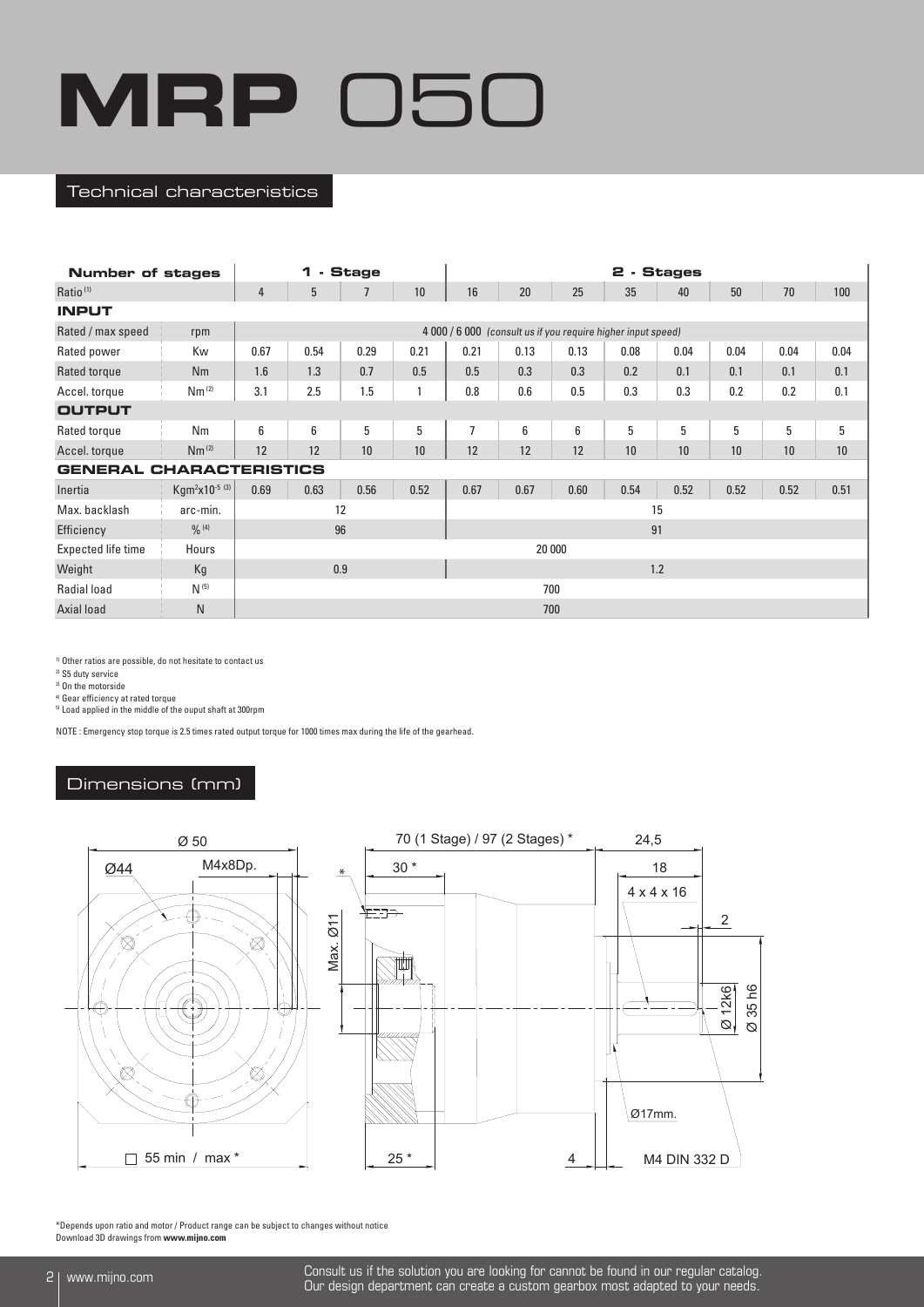#### Technical characteristics

| <b>Number of stages</b>        |                            | 1    | - Stage                                                      |      |                | 2 - Stages |                |        |      |      |      |      |      |      |  |
|--------------------------------|----------------------------|------|--------------------------------------------------------------|------|----------------|------------|----------------|--------|------|------|------|------|------|------|--|
| Ratio <sup>(1)</sup>           |                            | 3    | $\overline{4}$                                               | 5    | $\overline{1}$ | 10         | 16             | 20     | 25   | 35   | 40   | 50   | 70   | 100  |  |
| <b>INPUT</b>                   |                            |      |                                                              |      |                |            |                |        |      |      |      |      |      |      |  |
| Rated / max speed              | rpm                        |      | 4 000 / 6 000 (consult us if you require higher input speed) |      |                |            |                |        |      |      |      |      |      |      |  |
| Rated power                    | Kw                         | 1.5  | 1.1                                                          | 0.9  | 0.7            | 0.4        | 0.6            | 0.4    | 0.3  | 0.2  | 0.2  | 0.2  | 0.1  | 0.05 |  |
| Rated torque                   | Nm                         | 5.5  | 4.2                                                          | 3.3  | 2.2            | 1.5        | 1.3            | 0.8    | 0.7  | 0.4  | 0.4  | 0.3  | 0.2  | 0.1  |  |
| Accel. torque                  | Nm <sup>(2)</sup>          | 11   | 8.3                                                          | 6.6  | 4.3            | 3          | 2.1            | 1.7    | 1.4  | 0.9  | 0.7  | 0.6  | 0.6  | 0.3  |  |
| <b>OUTPUT</b>                  |                            |      |                                                              |      |                |            |                |        |      |      |      |      |      |      |  |
| Rated torque                   | Nm                         | 16   | 16                                                           | 16   | 15             | 15         | 20             | 16     | 16   | 15   | 15   | 15   | 15   | 15   |  |
| Accel. torque                  | Nm <sup>(2)</sup>          | 32   | 32                                                           | 32   | 29             | 29         | 32             | 32     | 32   | 29   | 29   | 29   | 29   | 29   |  |
| <b>GENERAL CHARACTERISTICS</b> |                            |      |                                                              |      |                |            |                |        |      |      |      |      |      |      |  |
| Inertia                        | Kgm <sup>2</sup> x10-5 (3) | 4.18 | 3.44                                                         | 3.21 | 3.01           | 2.91       | 3.18           | 3.17   | 3.04 | 2.93 | 2.87 | 2.87 | 2.87 | 2.87 |  |
| Max. backlash                  | arc-min.                   |      |                                                              | 12   |                |            | 15             |        |      |      |      |      |      |      |  |
| Efficiency                     | $0/0$ (4)                  |      |                                                              | 96   |                |            | 91             |        |      |      |      |      |      |      |  |
| Expected life time             | Hours                      |      |                                                              |      |                |            |                | 20 000 |      |      |      |      |      |      |  |
| Weight                         | Kg                         | 1.5  |                                                              |      |                |            | $\overline{2}$ |        |      |      |      |      |      |      |  |
| Radial load                    | $N^{(5)}$                  |      |                                                              |      |                |            |                | 1 500  |      |      |      |      |      |      |  |
| Axial load                     | N                          |      |                                                              |      |                |            |                | 1 500  |      |      |      |      |      |      |  |

1) Other ratios are possible, do not hesitate to contact us

2) S5 duty service

3) On the motorside

4) Gear efficiency at rated torque

5) Load applied in the middle of the ouput shaft at 300rpm

NOTE : Emergency stop torque is 2.5 times rated output torque for 1000 times max during the life of the gearhead.

## Dimensions (mm)



\*Depends upon ratio and motor / Product range can be subject to changes without notice Download 3D drawings from **www.mijno.com**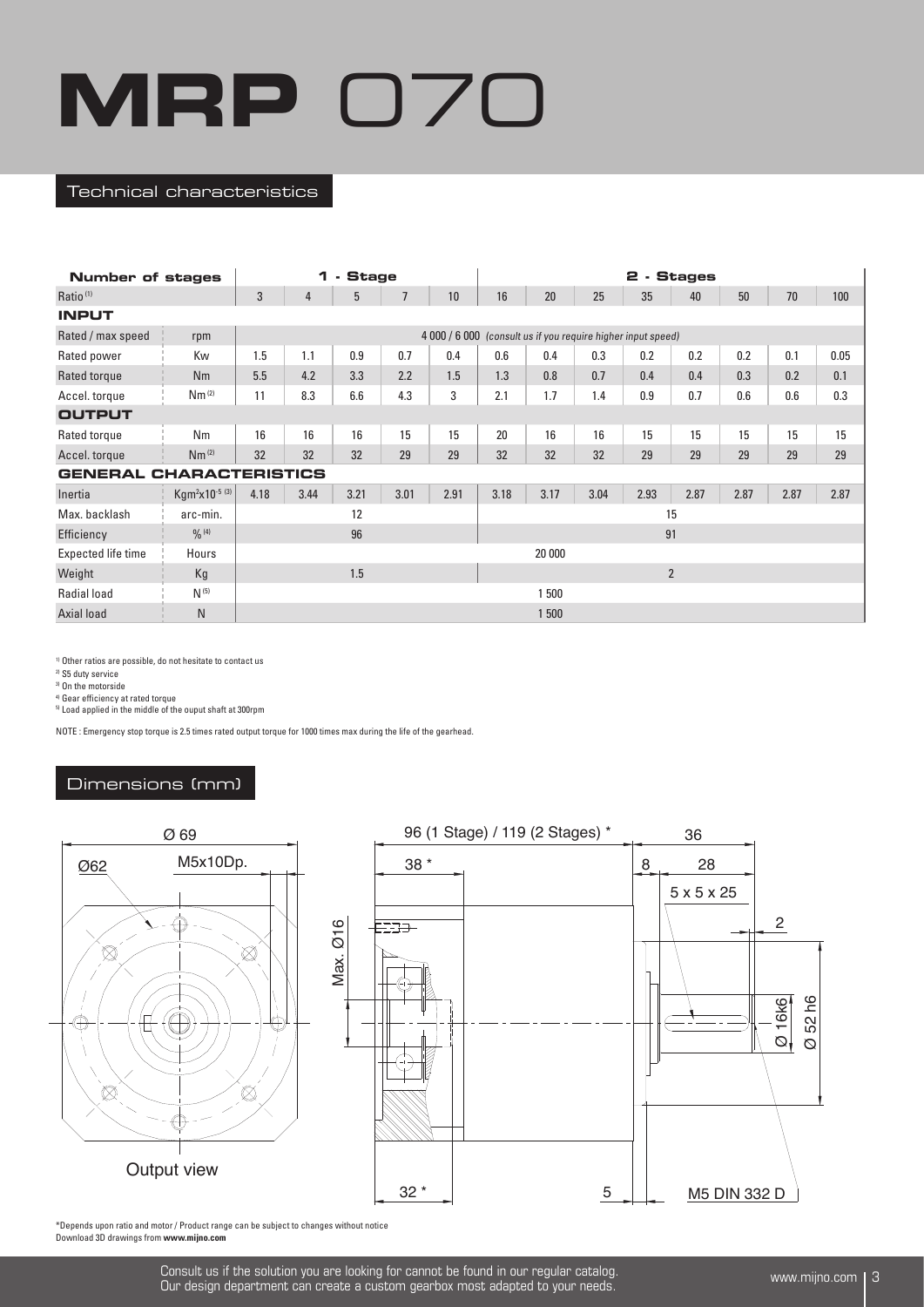#### Technical characteristics

| <b>Number of stages</b>        |                            | - Stage<br>1 |                                                              |      |                |      |     | 2 - Stages |      |                |                |                |      |      |  |  |
|--------------------------------|----------------------------|--------------|--------------------------------------------------------------|------|----------------|------|-----|------------|------|----------------|----------------|----------------|------|------|--|--|
| Ratio <sup>(1)</sup>           |                            | 3            | $\overline{4}$                                               | 5    | $\overline{7}$ | 10   | 16  | 20         | 25   | 35             | 40             | 50             | 70   | 100  |  |  |
| <b>INPUT</b>                   |                            |              |                                                              |      |                |      |     |            |      |                |                |                |      |      |  |  |
| Rated / max speed              | rpm                        |              | 3 500 / 6 000 (consult us if you require higher input speed) |      |                |      |     |            |      |                |                |                |      |      |  |  |
| Rated power                    | Kw                         | 6.2          | 4.7                                                          | 4    | 2.5            | 1.2  | 1.3 |            | 0.7  | 0.5            | 0.5            | 0.4            | 0.3  | 0.1  |  |  |
| Rated torque                   | Nm                         | 17           | 13                                                           | 11   | $\overline{7}$ | 3.5  | 3.5 | 2.8        | 1.8  | 1.5            | 1.3            | $\mathbf{1}$   | 0.6  | 0.4  |  |  |
| Accel. torque                  | Nm <sup>(2)</sup>          | 28           | 21                                                           | 17   | 11             | 7.5  | 5.5 | 4.5        | 3.5  | 2.5            | $\overline{2}$ | $\overline{2}$ |      | 0.8  |  |  |
| <b>OUTPUT</b>                  |                            |              |                                                              |      |                |      |     |            |      |                |                |                |      |      |  |  |
| Rated torque                   | Nm                         | 50           | 50                                                           | 50   | 45             | 35   | 50  | 50         | 50   | 50             | 50             | 50             | 35   | 35   |  |  |
| Accel. torque                  | Nm <sup>(2)</sup>          | 80           | 80                                                           | 80   | 72             | 72   | 80  | 80         | 80   | 80             | 80             | 80             | 72   | 72   |  |  |
| <b>GENERAL CHARACTERISTICS</b> |                            |              |                                                              |      |                |      |     |            |      |                |                |                |      |      |  |  |
| Inertia                        | Kgm <sup>2</sup> x10-5 (3) | 13.67        | 10.9                                                         | 9.94 | 9.15           | 8.74 | 10  | 9.97       | 9.34 | 8.84           | 8.60           | 8.59           | 8.58 | 8.58 |  |  |
| Max. backlash                  | arc-min.                   |              |                                                              | 10   |                |      | 12  |            |      |                |                |                |      |      |  |  |
| Efficiency                     | $\frac{0}{0}$ (4)          |              |                                                              | 96   |                |      | 91  |            |      |                |                |                |      |      |  |  |
| Expected life time             | Hours                      |              |                                                              |      |                |      |     | 20 000     |      |                |                |                |      |      |  |  |
| Weight                         | Kg                         |              |                                                              | 3    |                |      |     |            |      | $\overline{4}$ |                |                |      |      |  |  |
| Radial load                    | $N^{(5)}$                  |              |                                                              |      |                |      |     | 2 500      |      |                |                |                |      |      |  |  |
| Axial load                     | N                          |              |                                                              |      |                |      |     | 2 0 0 0    |      |                |                |                |      |      |  |  |

1) Other ratios are possible, do not hesitate to contact us

2) S5 duty service

3) On the motorside

4) Gear efficiency at rated torque

5) Load applied in the middle of the ouput shaft at 300rpm

NOTE : Emergency stop torque is 2.5 times rated output torque for 1000 times max during the life of the gearhead.

## Dimensions (mm)



\*Depends upon ratio and motor / Product range can be subject to changes without notice Download 3D drawings from **www.mijno.com**

4 www.mijno.com Consult us if the solution you are looking for cannot be found in our regular catalog. Our design department can create a custom gearbox most adapted to your needs.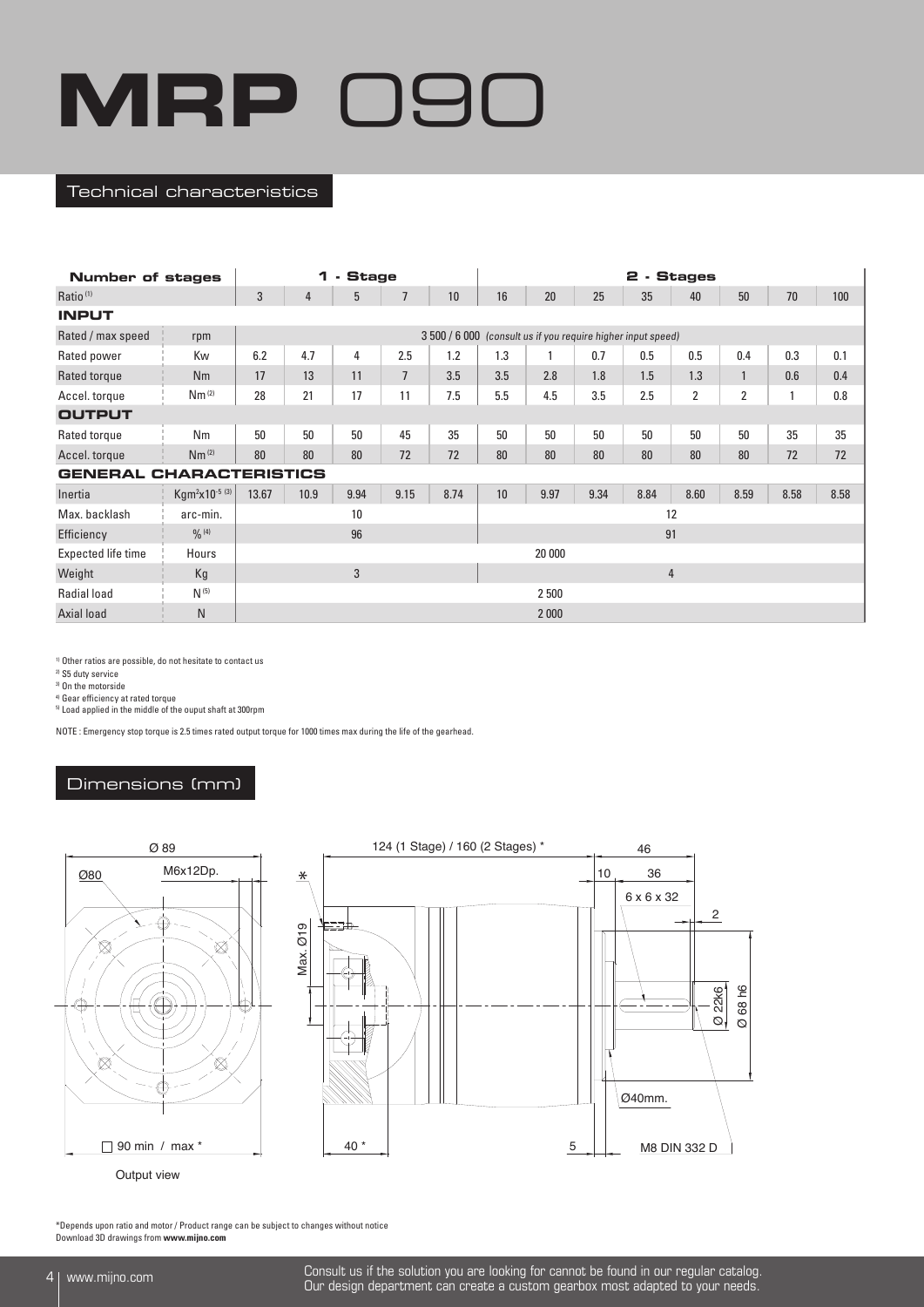#### Technical characteristics

| <b>Number of stages</b> |                            | - Stage<br>1 |       |                |                |       |       | - Stages<br>2 |                |                                                              |       |       |                |                |  |  |  |
|-------------------------|----------------------------|--------------|-------|----------------|----------------|-------|-------|---------------|----------------|--------------------------------------------------------------|-------|-------|----------------|----------------|--|--|--|
| Ratio <sup>(1)</sup>    |                            | 3            | 4     | 5              | $\overline{7}$ | 10    | 16    | 20            | 25             | 35                                                           | 40    | 50    | 70             | 100            |  |  |  |
| <b>INPUT</b>            |                            |              |       |                |                |       |       |               |                |                                                              |       |       |                |                |  |  |  |
| Rated / max speed       | rpm                        |              |       |                |                |       |       |               |                | 3 000 / 5 000 (consult us if you require higher input speed) |       |       |                |                |  |  |  |
| Rated power             | Kw                         | 15           | 12    | 8.5            | 5              | 3     | 3     | 2.5           | $\overline{2}$ | 1.5                                                          |       | 0.8   | 0.6            | 0.3            |  |  |  |
| Rated torque            | Nm                         | 54           | 42    | 30             | 18             | 9.5   | 11    | 9             | $\overline{7}$ | 5                                                            | 4     | 3     | $\overline{2}$ | $\mathbf{1}$   |  |  |  |
| Accel. torque           | Nm <sup>(2)</sup>          | 69           | 52    | 41             | 47             | 19    | 14    | 13            | 11             | 8                                                            | 6     | 5     | 3              | $\overline{2}$ |  |  |  |
| <b>OUTPUT</b>           |                            |              |       |                |                |       |       |               |                |                                                              |       |       |                |                |  |  |  |
| Rated torque            | Nm                         | 155          | 160   | 145            | 120            | 90    | 160   | 163           | 159            | 159                                                          | 145   | 136   | 127            | 91             |  |  |  |
| Accel. torque           | Nm <sup>(2)</sup>          | 200          | 200   | 200            | 180            | 180   | 205   | 235           | 250            | 255                                                          | 215   | 225   | 180            | 180            |  |  |  |
| <b>GENERAL</b>          | <b>CHARACTERISTICS</b>     |              |       |                |                |       |       |               |                |                                                              |       |       |                |                |  |  |  |
| Inertia                 | Kgm <sup>2</sup> x10-5 (3) | 54.03        | 42.88 | 39.43          | 36.32          | 34.83 | 40.73 | 40.52         | 37.92          | 35.55                                                        | 34.48 | 34.45 | 34.42          | 34.40          |  |  |  |
| Max. backlash           | arc-min.                   |              |       | 10             |                |       | 12    |               |                |                                                              |       |       |                |                |  |  |  |
| Efficiency              | $0/0$ (4)                  |              |       | 96             |                |       | 91    |               |                |                                                              |       |       |                |                |  |  |  |
| Expected life time      | Hours                      |              |       |                |                |       |       | 20 000        |                |                                                              |       |       |                |                |  |  |  |
| Weight                  | Kg                         |              |       | $\overline{1}$ |                |       |       |               |                | 9                                                            |       |       |                |                |  |  |  |
| <b>Radial load</b>      | $N^{(5)}$                  |              |       |                |                |       |       | 4 500         |                |                                                              |       |       |                |                |  |  |  |
| Axial load              | N                          |              |       |                |                |       |       | 4 0 0 0       |                |                                                              |       |       |                |                |  |  |  |

1) Other ratios are possible, do not hesitate to contact us

2) S5 duty service

3) On the motorside

4) Gear efficiency at rated torque

5) Load applied in the middle of the ouput shaft at 300rpm

NOTE : Emergency stop torque is 2.5 times rated output torque for 1000 times max during the life of the gearhead.

## Dimensions (mm)



\*Depends upon ratio and motor / Product range can be subject to changes without notice Download 3D drawings from **www.mijno.com**

> Consult us if the solution you are looking for cannot be found in our regular catalog.<br>Our decime department can create a quotam secretor meet edented to your reade. Our design department can create a custom gearbox most adapted to your needs.